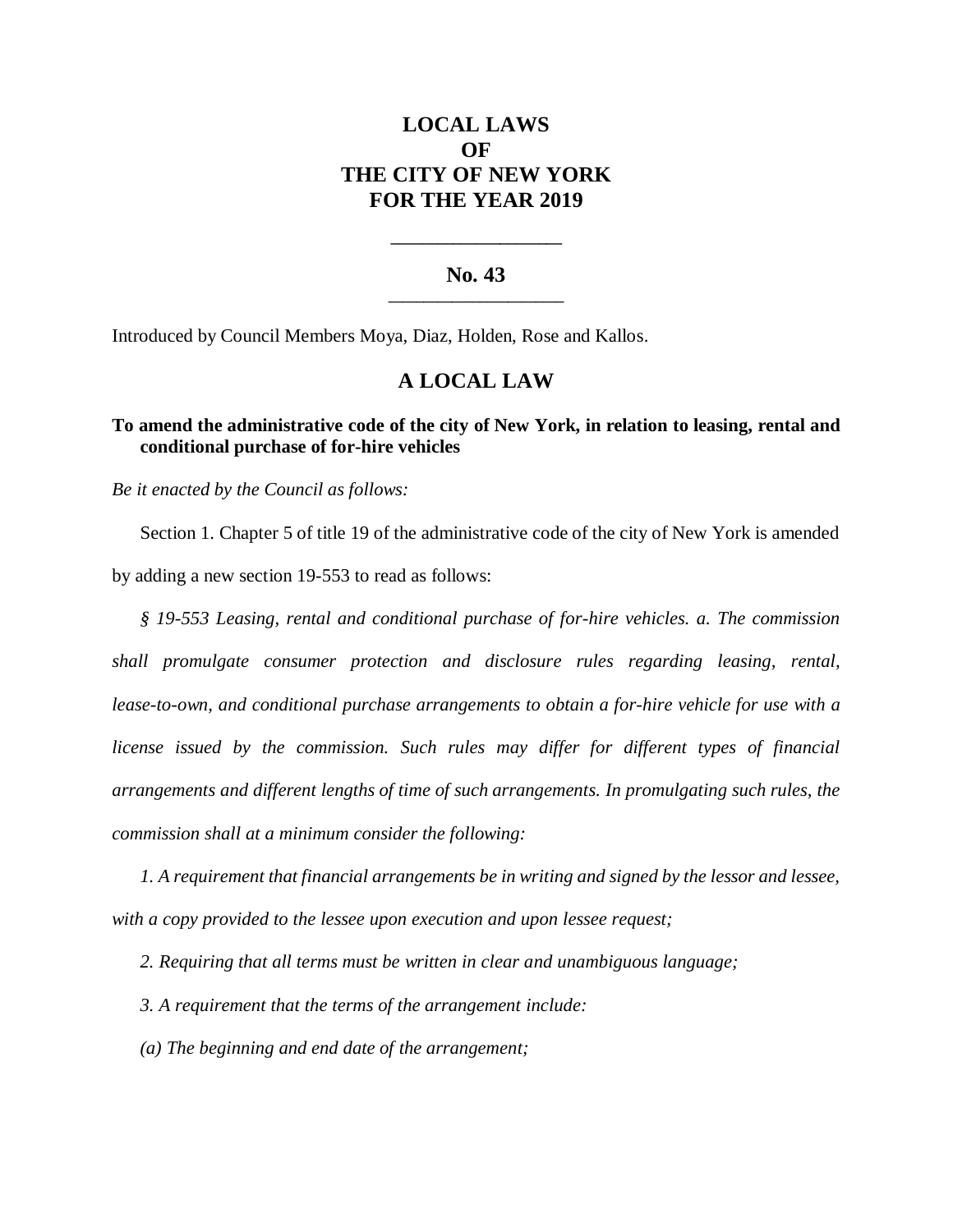*(b) All costs and fees that may be charged under the arrangement, with costs for additional services such as insurance and licensing clearly indicated; and*

*(c) An explanation of the conditions that will result in the imposition of any cost or fee;*

*4. A requirement that if the arrangement includes charges for licensing the vehicle with the commission, the arrangement must provide an itemized explanation of the costs associated with such licensing, to include the amount of any fee imposed by the commission; and*

*5. Requiring that arrangements provide notice of appropriate mechanisms for reporting complaints regarding overcharges.*

*b. The commission may deny an application for a license for a vehicle subject to a leasing, rental, lease-to-own or conditional purchase arrangement if such leasing, rental, lease-to-own or conditional purchase arrangement does not comply with the rules of the commission.* 

*c. Requirements imposed by the rules promulgated pursuant to this section shall apply only to leasing, rental, lease-to-own and conditional purchase arrangements executed after the effective date of the local law that added this section.* 

§ 2. This local law takes effect 180 days after it becomes law, except that the commission shall take such measures as are necessary for the implementation of this local law, including the promulgation of rules, before such date.

#### THE CITY OF NEW YORK, OFFICE OF THE CITY CLERK, s.s.:

I hereby certify that the foregoing is a true copy of a local law of The City of New York, passed by the Council on January 24, 2019 and returned unsigned by the Mayor on February 26, 2019.

MICHAEL M. McSWEENEY, City Clerk, Clerk of the Council.